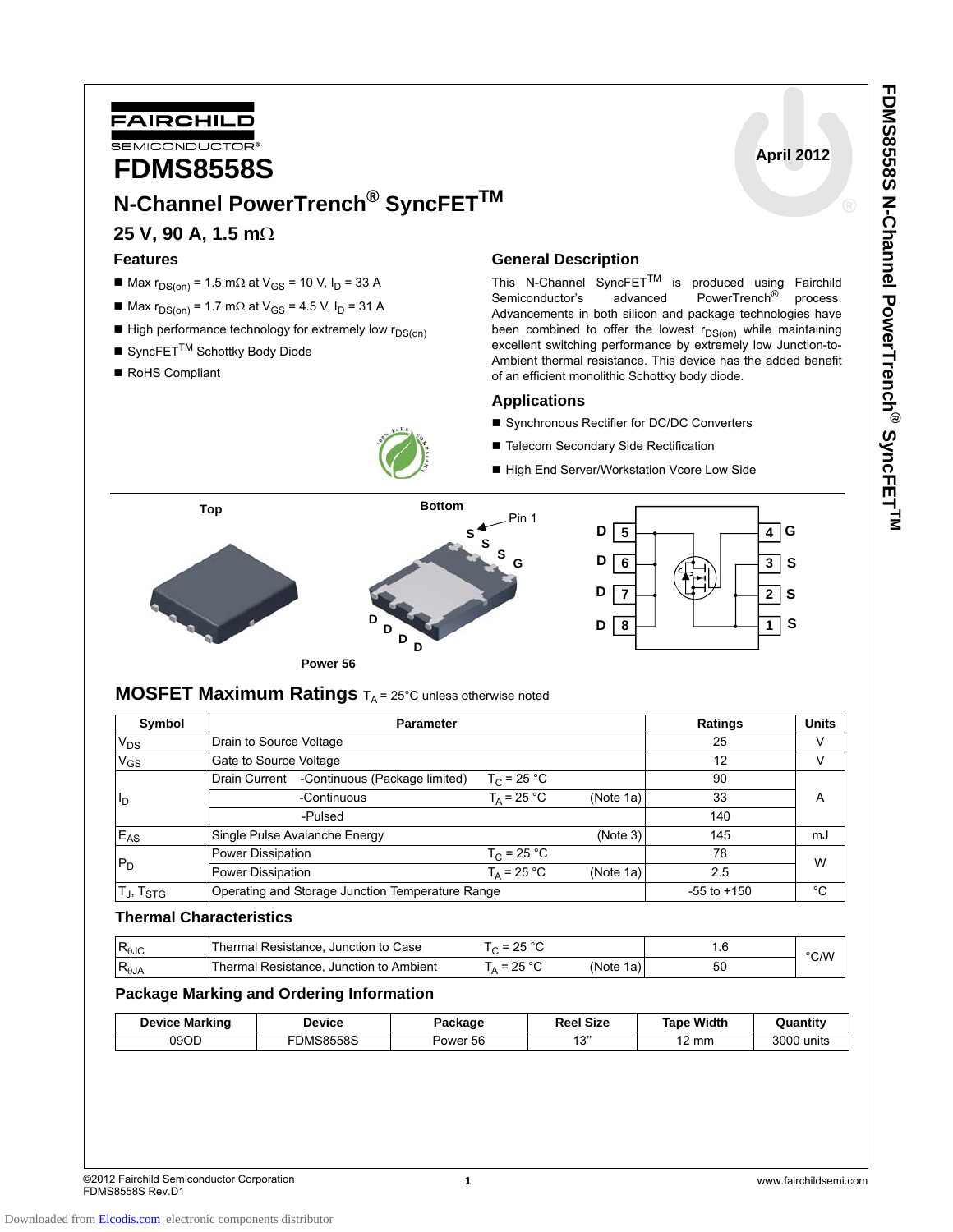| <b>Off Characteristics</b>        | Parameter                                    | <b>Test Conditions</b>                                          | Min | <b>Typ</b> | Max  | Units     |
|-----------------------------------|----------------------------------------------|-----------------------------------------------------------------|-----|------------|------|-----------|
|                                   |                                              |                                                                 |     |            |      |           |
| <b>BV<sub>DSS</sub></b>           | Drain to Source Breakdown Voltage            | $I_D = 1$ mA, $V_{GS} = 0$ V                                    | 25  |            |      | V         |
| $\Delta BV_{DSS}$<br>$\Delta T_J$ | Breakdown Voltage Temperature<br>Coefficient | $I_D$ = 10 mA, referenced to 25 °C                              |     | 24         |      | mV/°C     |
| <b>I</b> DSS                      | Zero Gate Voltage Drain Current              | $V_{DS}$ = 20 V, V <sub>GS</sub> = 0 V                          |     |            | 500  | μA        |
| lgss                              | Gate to Source Leakage Current               | $V_{GS}$ = +12 V/-8 V, V <sub>DS</sub> = 0 V                    |     |            | ±100 | nA        |
| <b>On Characteristics</b>         |                                              |                                                                 |     |            |      |           |
| $V_{GS(th)}$                      | Gate to Source Threshold Voltage             | $V_{GS} = V_{DS}$ , $I_D = 1$ mA                                | 1.1 | 1.4        | 2.2  | V         |
| $\Delta V_{GS(th)}$               | Gate to Source Threshold Voltage             |                                                                 |     |            |      |           |
| $\Delta T_{\rm J}$                | <b>Temperature Coefficient</b>               | $I_D$ = 10 mA, referenced to 25 °C                              |     | -3         |      | mV/°C     |
|                                   |                                              | $V_{GS}$ = 10 V, $I_D$ = 33 A                                   |     | 1.1        | 15   |           |
| $r_{DS(on)}$                      | Static Drain to Source On Resistance         | $V_{GS}$ = 4.5 V, $I_D$ = 31 A                                  |     | 1.3        | 1.7  | $m\Omega$ |
|                                   |                                              | $V_{GS}$ = 10 V, I <sub>D</sub> = 33 A, T <sub>J</sub> = 125 °C |     | 1.6        | 2.1  |           |
| $g_{FS}$                          | <b>Forward Transconductance</b>              | $V_{DS}$ = 5 V, $I_D$ = 33 A                                    |     | 317        |      | S         |
|                                   | <b>Dynamic Characteristics</b>               |                                                                 |     |            |      |           |
| $C_{iss}$                         | Input Capacitance                            |                                                                 |     | 5118       |      | рF        |
| $C_{\text{oss}}$                  | Output Capacitance                           | $V_{DS}$ = 13 V, V <sub>GS</sub> = 0 V,                         |     | 1508       |      | pF        |
| C <sub>rss</sub>                  | Reverse Transfer Capacitance                 | f = 1 MHz                                                       |     | 195        |      | рF        |
| $R_g$                             | Gate Resistance                              |                                                                 |     | 0.9        |      | Ω         |
|                                   | <b>Switching Characteristics</b>             |                                                                 |     |            |      |           |
|                                   |                                              |                                                                 |     |            |      |           |
| $t_{d(on)}$                       | Turn-On Delay Time                           |                                                                 |     | 14         |      | ns        |
| t,                                | <b>Rise Time</b>                             | $V_{DD}$ = 13 V, $I_D$ = 33 A,                                  |     | 8<br>51    |      | ns        |
| $t_{d(Off)}$                      | Turn-Off Delay Time<br>Fall Time             | $V_{GS}$ = 10 V, R <sub>GEN</sub> = 6 $\Omega$                  |     | 7          |      | ns        |
| ţ                                 |                                              |                                                                 |     |            |      | ns        |
| $Q_g$                             | <b>Total Gate Charge</b>                     | $V_{GS}$ = 0 V to 10 V                                          |     | 81         |      | пC        |
| $Q_{q}$                           | <b>Total Gate Charge</b>                     | $V_{GS}$ = 0 V to 4.5 V $V_{DD}$ = 13 V,<br>$I_n = 33 A$        |     | 38         |      | nС        |
| $Q_{\text{gs}}$                   | Gate to Source Gate Charge                   |                                                                 |     | 10         |      | nС        |
| $Q_{gd}$                          | Gate to Drain "Miller" Charge                |                                                                 |     | 9.7        |      | пC        |
|                                   | <b>Drain-Source Diode Characteristics</b>    |                                                                 |     |            |      |           |
| $V_{SD}$                          | Source to Drain Diode Forward Voltage        | $V_{GS} = 0 V, I_S = 2 A$<br>(Note 2)                           |     | 0.6        | 0.8  | V         |
|                                   |                                              | $V_{GS}$ = 0 V, $I_S$ = 33 A<br>(Note 2)                        |     | 0.8        | 1.2  |           |
| τ <sub>rr</sub>                   | Reverse Recovery Time                        | $I_F$ = 33 A, di/dt = 300 A/ $\mu$ s                            |     | 35         |      | ns        |
| $Q_{rr}$<br>NOTES:                | Reverse Recovery Charge                      |                                                                 |     | 49         |      | nС        |

**FDMS8558S N-Channel PowerTrench ®** SyncFET<sup>TM</sup>

2. Pulse Test: Pulse Width < 300 μs, Duty cycle < 2.0%.

3. E<sub>AS</sub> of 145 mJ is based on starting T<sub>J</sub> = 25 °C, L = 0.9 mH,  $I_{AS}$  = 18 A,  $V_{DD}$  = 23 V, V<sub>GS</sub> = 10 V. 100% test at L = 0.1 mH,  $I_{AS}$  = 39 A.

©2012 Fairchild Semiconductor Corporation FDMS8558S Rev.D1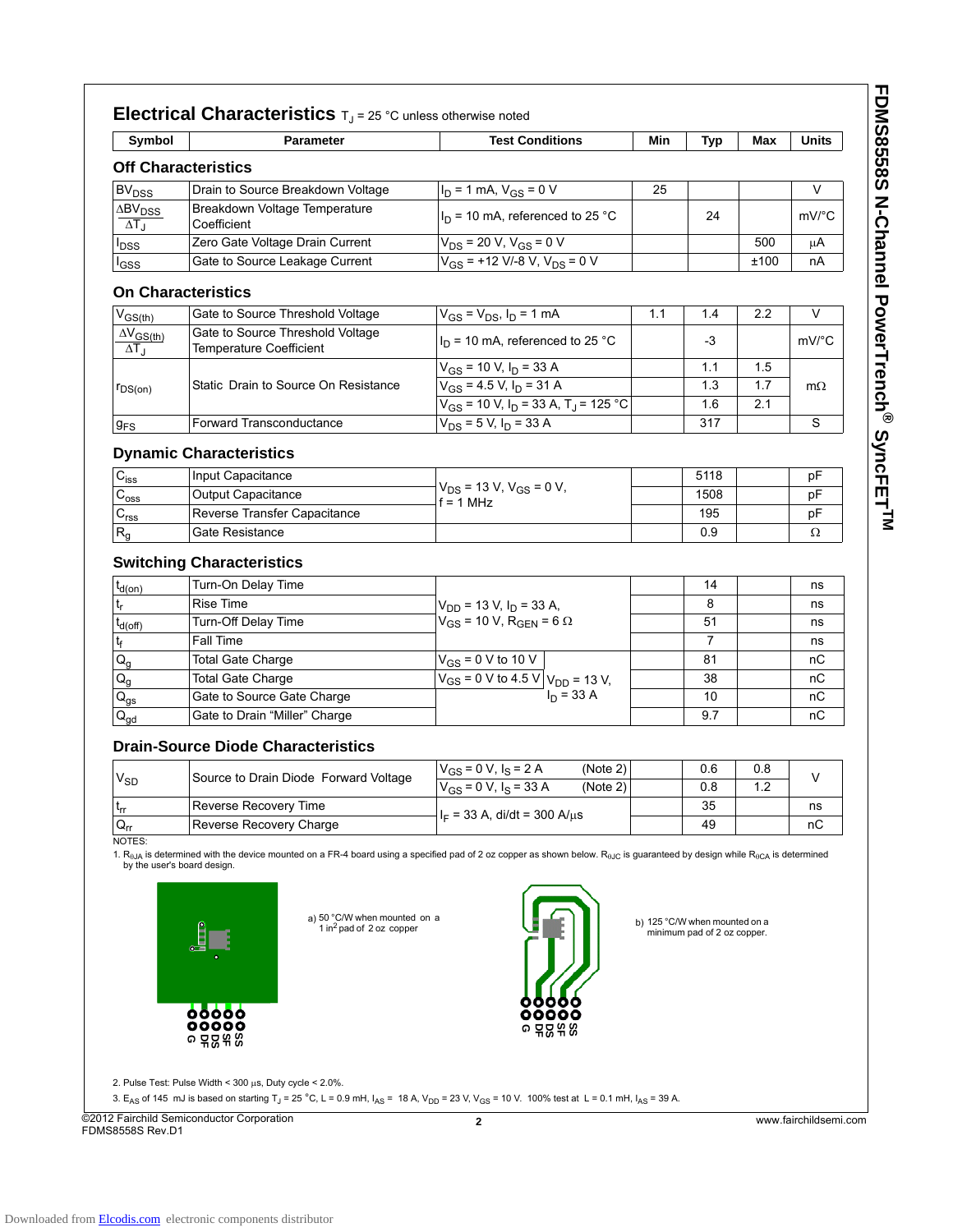

©2012 Fairchild Semiconductor Corporation FDMS8558S Rev.D1

**3** www.fairchildsemi.com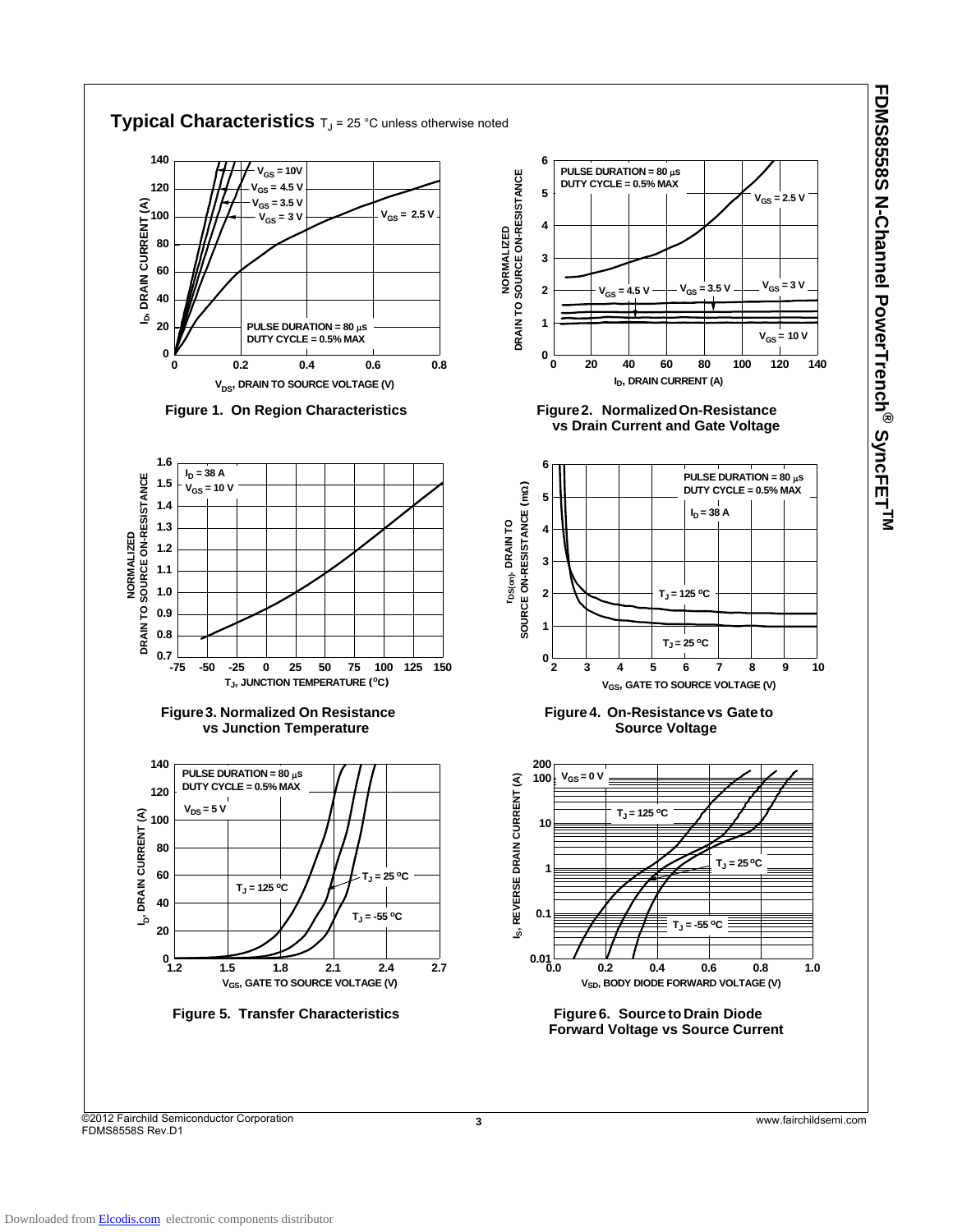

**FDMS8558S N-Channel PowerTrench**

**®**

SyncFET<sup>TM</sup>

©2012 Fairchild Semiconductor Corporation FDMS8558S Rev.D1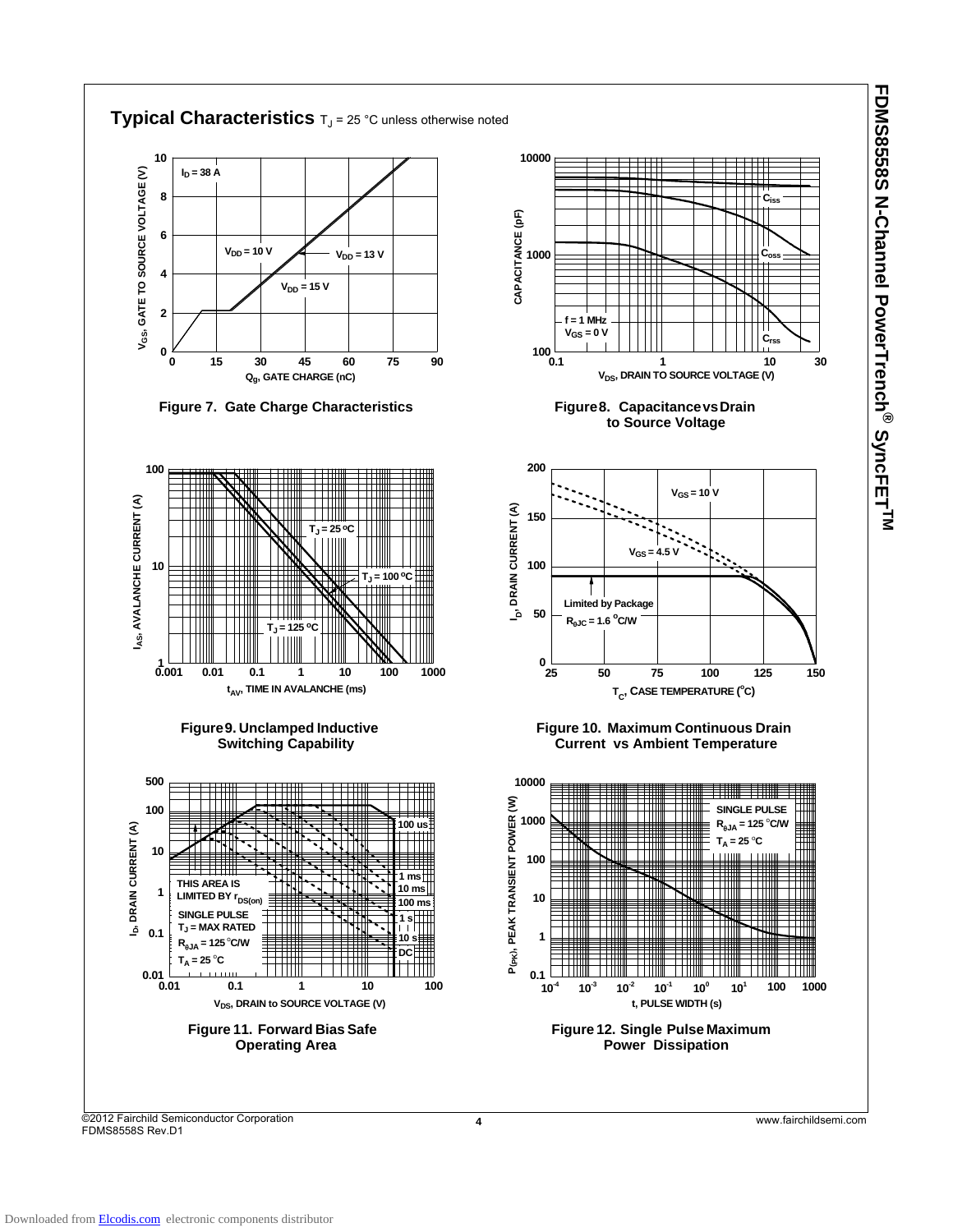

FDMS8558S Rev.D1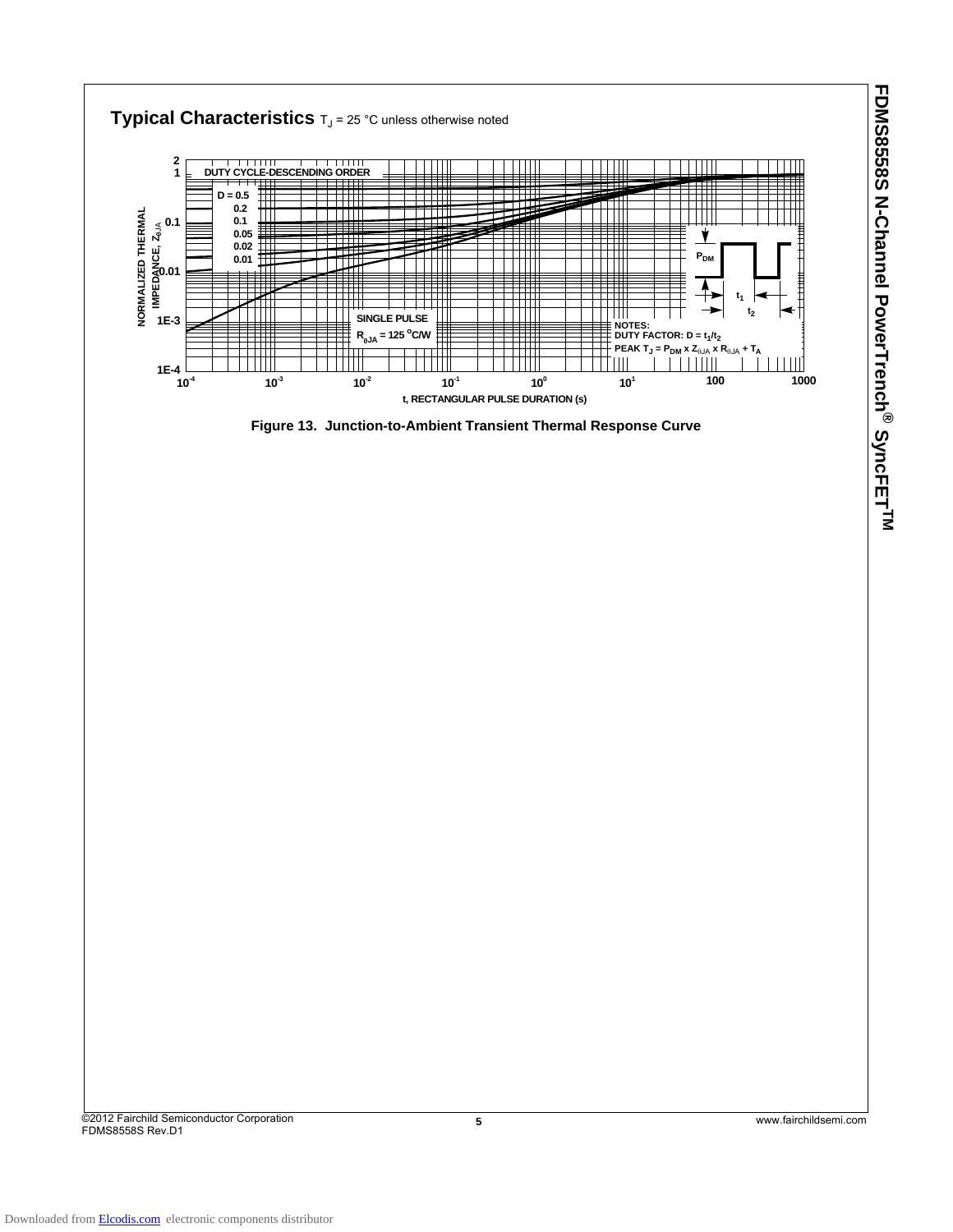# **FDMS8558S N-Channel PowerTrench ®** SyncFET<sup>TM</sup>

#### **Typical Characteristics** (continued)

### **SyncFETTM Schottky body diode Characteristics**

Fairchild's SyncFETTM process embeds a Schottky diode in parallel with PowerTrench MOSFET. This diode exhibits similar characteristics to a discrete external Schottky diode in parallel with a MOSFET. Figure 14 shows the reverse recovery characteristic of the FDMS8558S.

Schottky barrier diodes exhibit significant leakage at high temperature and high reverse voltage. This will increase the power in the device.

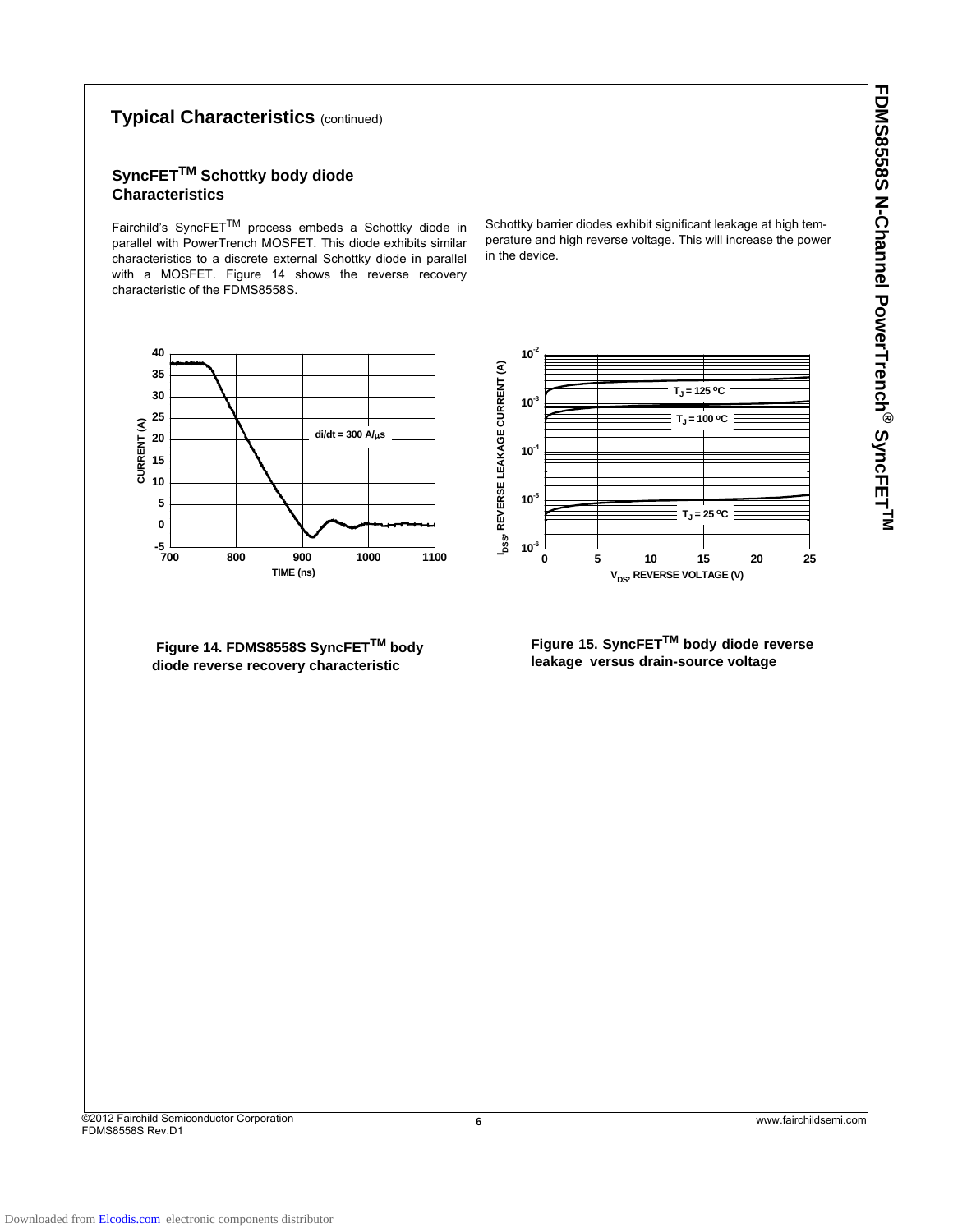

FDMS8558S Rev.D1

**FDMS8558S N-Channel PowerTrench**

**®**

SyncFET<sup>TM</sup>